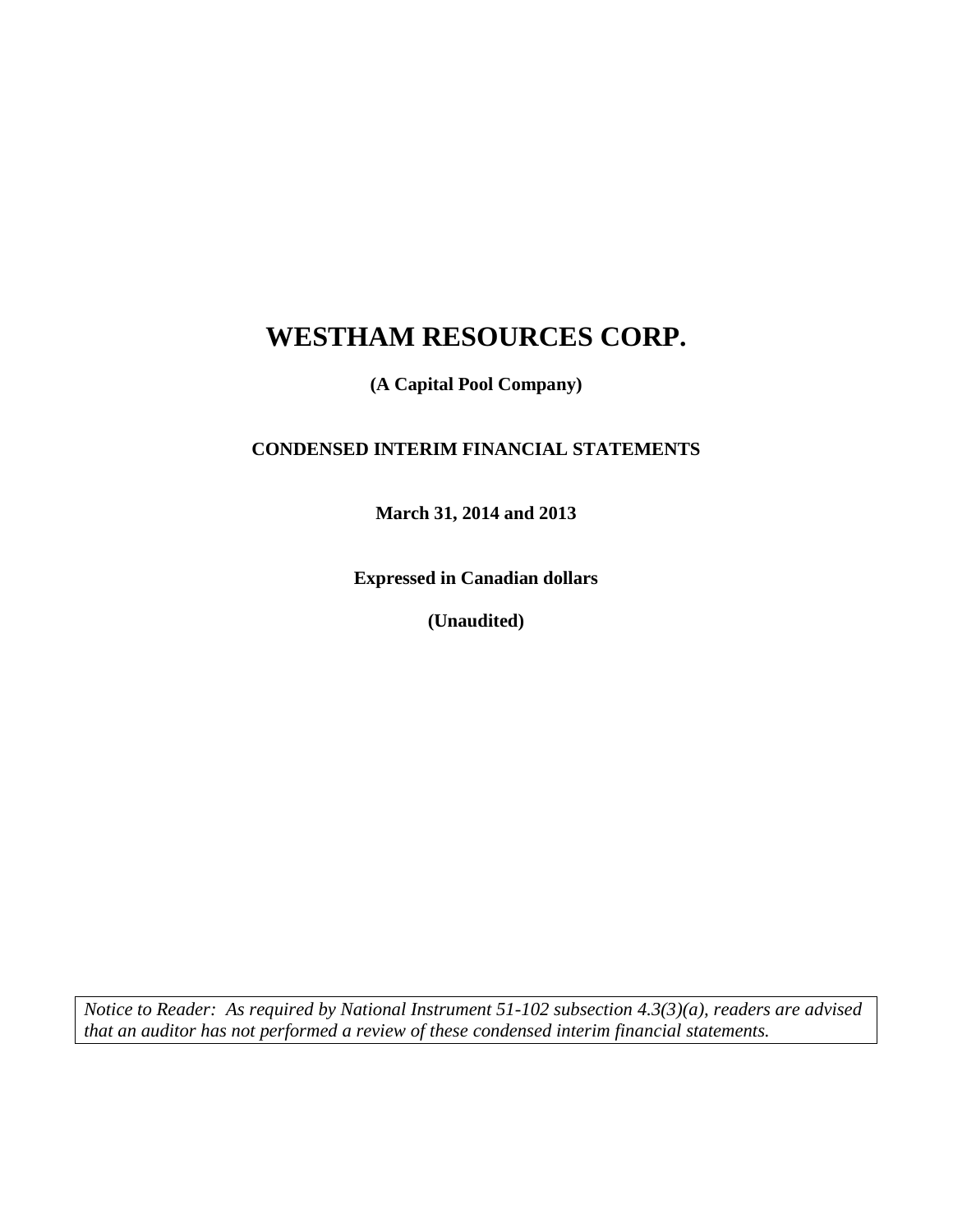### **CONDENSED INTERIM STATEMENTS OF FINANCIAL POSITION**

*Canadian Dollars*

*Unaudited – Prepared by Management*

|                                                                                  | March 31,<br>2014                        |               | December 31,<br>2013                         |
|----------------------------------------------------------------------------------|------------------------------------------|---------------|----------------------------------------------|
| <b>ASSETS</b><br><b>Current</b><br>Cash<br>Receivables<br>Prepaid expenses       | \$<br>231,067<br>7,384<br>5,882          | \$            | 241,257<br>7,035<br>$\overline{\phantom{0}}$ |
|                                                                                  | \$<br>244,333                            | $\mathbb{S}$  | 248,292                                      |
| LIABILITIES AND SHAREHOLDERS' EQUITY                                             |                                          |               |                                              |
| <b>Current</b><br>Accounts payable and accrued liabilities                       | \$<br>13,205                             | $\mathcal{S}$ | 11,522                                       |
| Shareholders' equity<br>Capital stock (Note 4)<br>Contributed surplus<br>Deficit | 290,375<br>6,000<br>(65, 247)<br>231,128 |               | 290,375<br>6,000<br>(59,605)<br>236,770      |
|                                                                                  | \$<br>244,333                            | \$            | 248,292                                      |

**Nature and continuance of operations** (Note 1) **Related party transactions** (Note 5) **Subsequent event** (Note 6)

### **On behalf of the Board of Directors on May 29, 2014**

Director Director

*Signed "Scott Gibson" Signed "Andrew MacRitchie"*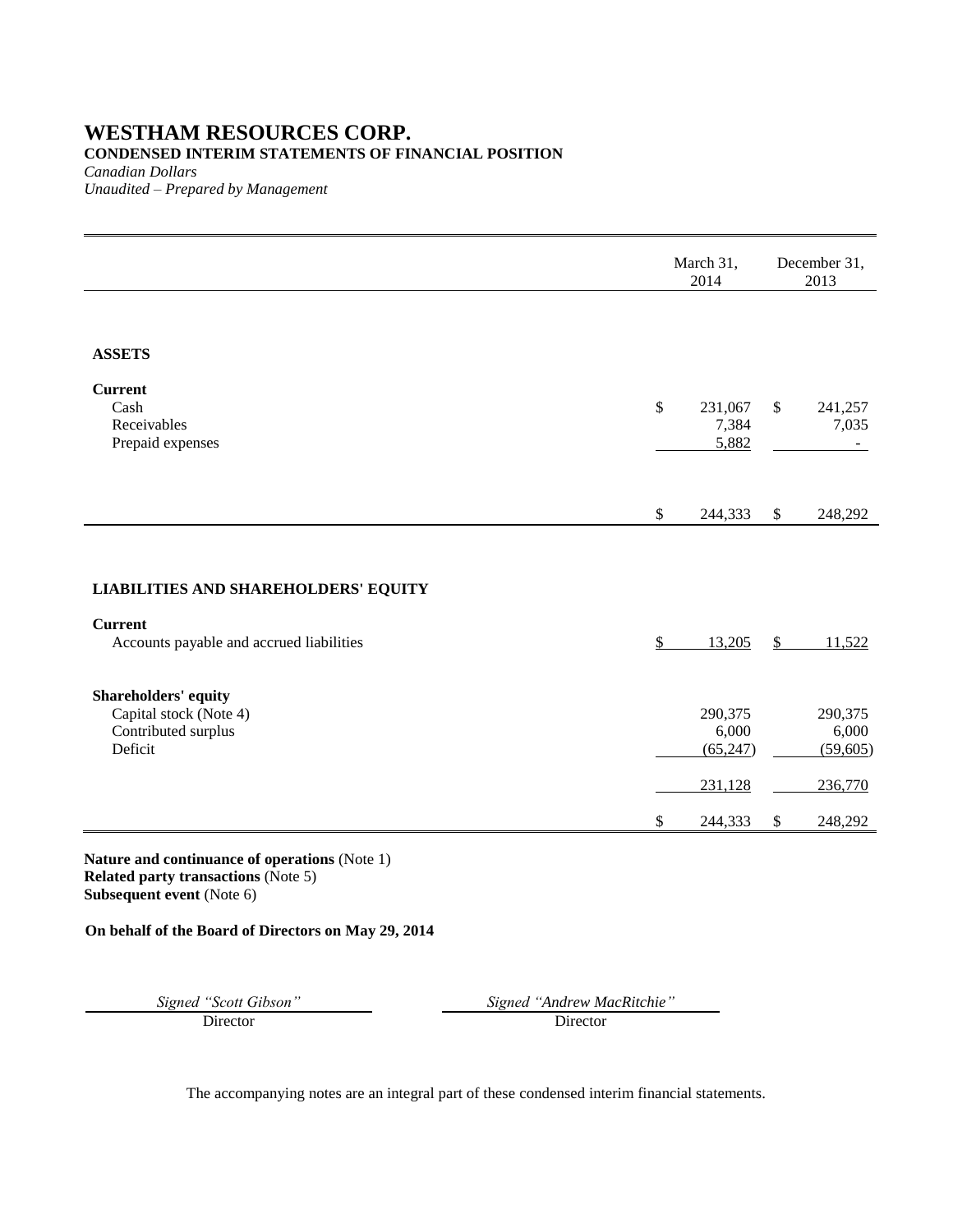# **CONDENSED INTERIM STATEMENTS OF LOSS AND COMPREHESIVE LOSS**

*Canadian Dollars*

*Unaudited – Prepared by Management*

|                                                                                                                                | For the<br>three months<br>ended<br>March 31, 2014 |                         |                    | For the<br>three months<br>ended<br>March 31, 2013 |  |
|--------------------------------------------------------------------------------------------------------------------------------|----------------------------------------------------|-------------------------|--------------------|----------------------------------------------------|--|
| <b>EXPENSES</b><br>Audit and accounting fees<br>Filing fees<br>Loss and comprehensive loss for the period                      | \$<br>\$                                           | 1,912<br>3,730<br>5,642 | $\mathbb{S}$<br>\$ | 1,912<br>3,381<br>5,293                            |  |
| Basic and diluted loss per common share<br>Weighted average number of common shares outstanding<br>(excluding escrowed shares) | \$                                                 | (0.00)<br>1,960,000     | \$                 | (0.00)<br>1,960,000                                |  |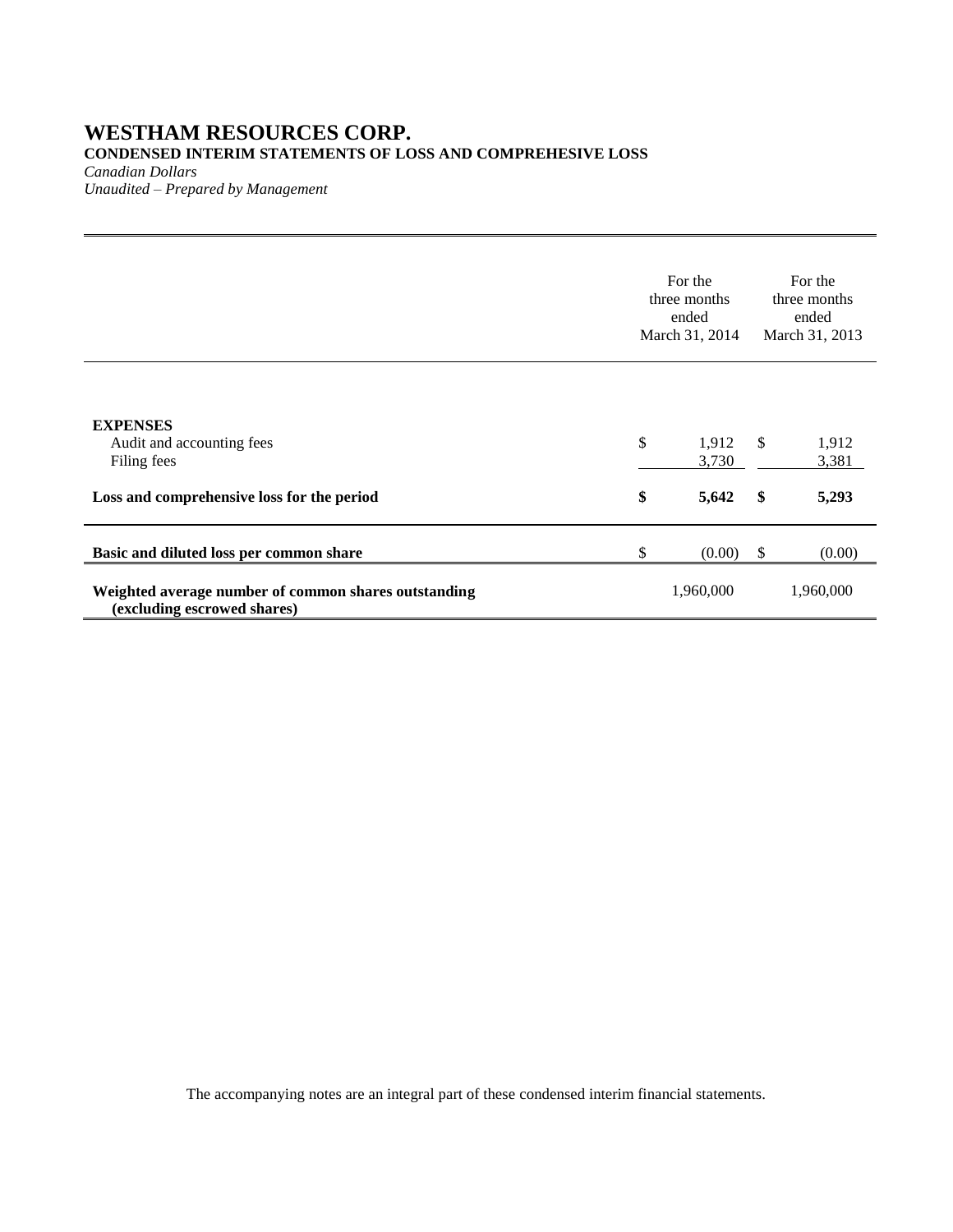# **WESTHAM RESOURCES CORP. CONDENSED INTERIM STATEMENTS OF CHANGES IN SHAREHOLDERS' EQUITY**

*Canadian Dollars*

*Unaudited – Prepared by Management*

|                            | Capital Stock |           |              |                        |                 | Total                   |
|----------------------------|---------------|-----------|--------------|------------------------|-----------------|-------------------------|
|                            | <b>Shares</b> | Amount    |              | Contributed<br>Surplus | Deficit         | Shareholders'<br>Equity |
|                            |               |           |              |                        |                 |                         |
| Balance, December 31, 2012 | 5,200,000     | \$290,375 | $\mathbb{S}$ | 6,000                  | \$<br>(32, 324) | \$<br>264,051           |
| Loss for the period        |               |           |              |                        | (5,293)         | (5,293)                 |
| Balance, March 31, 2013    | 5,200,000     | 290,375   |              | 6,000                  | (37,617)        | 258,758                 |
| Loss for the period        |               |           |              |                        | (21,988)        | (21,988)                |
| Balance, December 31, 2013 | 5,200,000     | 290,375   |              | 6,000                  | (59,605)        | 236,770                 |
| Loss for the period        |               |           |              |                        | (5,642)         | (5,642)                 |
| Balance, March 31, 2014    | 5,200,000     | \$290,375 | S            | 6,000                  | \$<br>(65, 247) | \$<br>231,128           |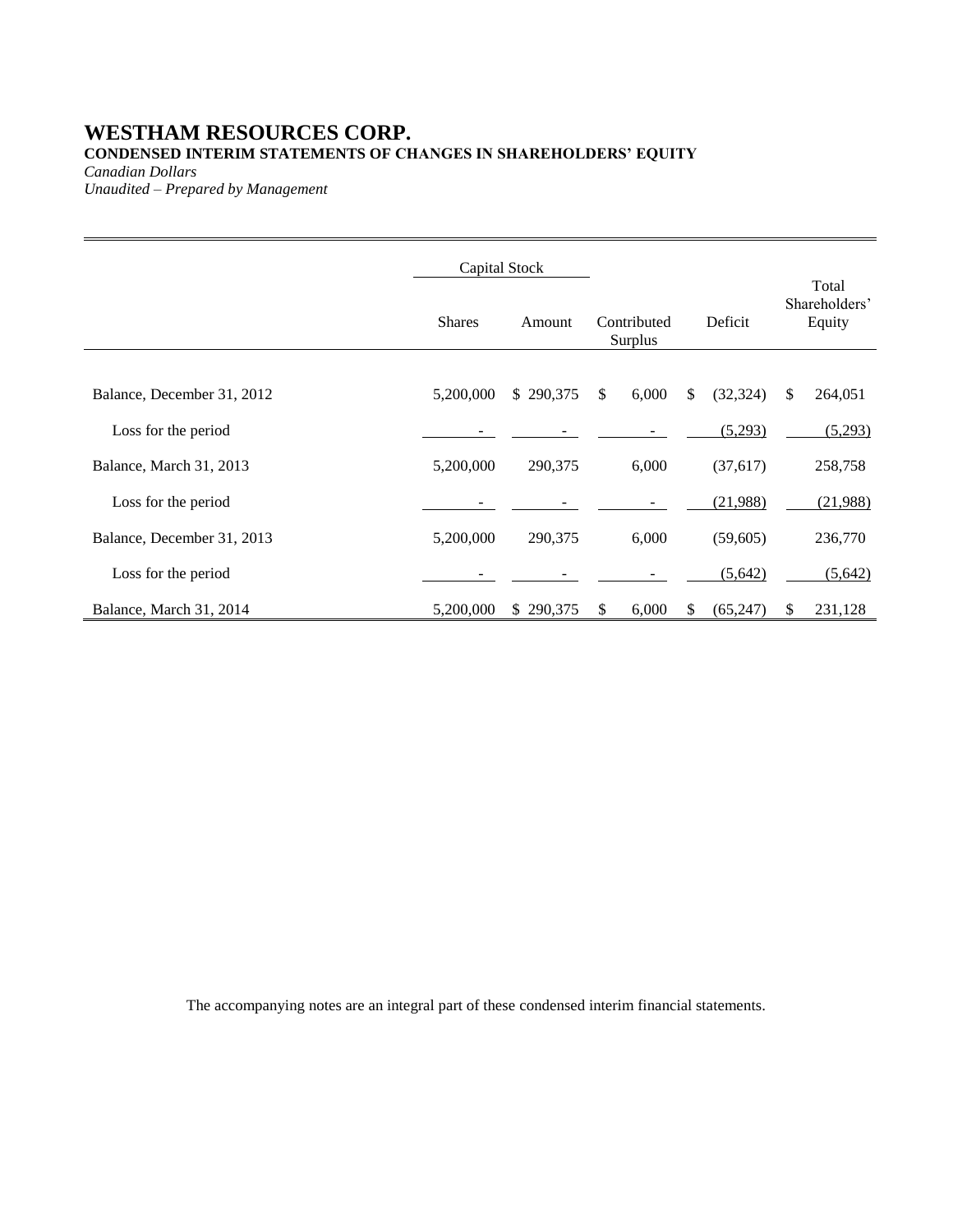### **CONDENSED INTERIM STATEMENTS OF CASH FLOWS**

*Canadian Dollars*

*Unaudited – Prepared by Management*

|                                                                                                                                                               | For the three<br>months ended<br>March 31, 2014 |    | For the three<br>months ended<br>March 31, 2013 |
|---------------------------------------------------------------------------------------------------------------------------------------------------------------|-------------------------------------------------|----|-------------------------------------------------|
| <b>CASH FLOWS FROM OPERATING ACTIVITIES</b><br>Loss for the period                                                                                            | \$<br>(5,642)                                   | -S | (5,293)                                         |
| Changes in non-cash working capital items:<br>Increase in receivables<br>Increase in prepaid expenses<br>Increase in accounts payable and accrued liabilities | (349)<br>(5,882)<br>1,683                       |    | (770)<br>(3,900)<br>(2,776)                     |
| Net cash used in operating activities                                                                                                                         | (10, 190)                                       |    | (7,187)                                         |
| <b>CASH FLOWS FROM INVESTING ACTIVITIES</b>                                                                                                                   |                                                 |    |                                                 |
| <b>CASH FLOWS FROM FINANCING ACTIVITIES</b>                                                                                                                   |                                                 |    |                                                 |
| Decrease in cash during the period                                                                                                                            | (10, 190)                                       |    | (7,187)                                         |
| Cash, beginning of period                                                                                                                                     | 241,257                                         |    | 264,608                                         |
| Cash, end of period                                                                                                                                           | \$<br>231,067                                   | \$ | 257,421                                         |
| Cash paid during the period for interest                                                                                                                      | \$<br>$\blacksquare$                            | \$ |                                                 |
| Cash paid during the period for income taxes                                                                                                                  | \$                                              | \$ |                                                 |

There were no significant non-cash transactions during the three month periods ended March 31, 2014 and March 31, 2013.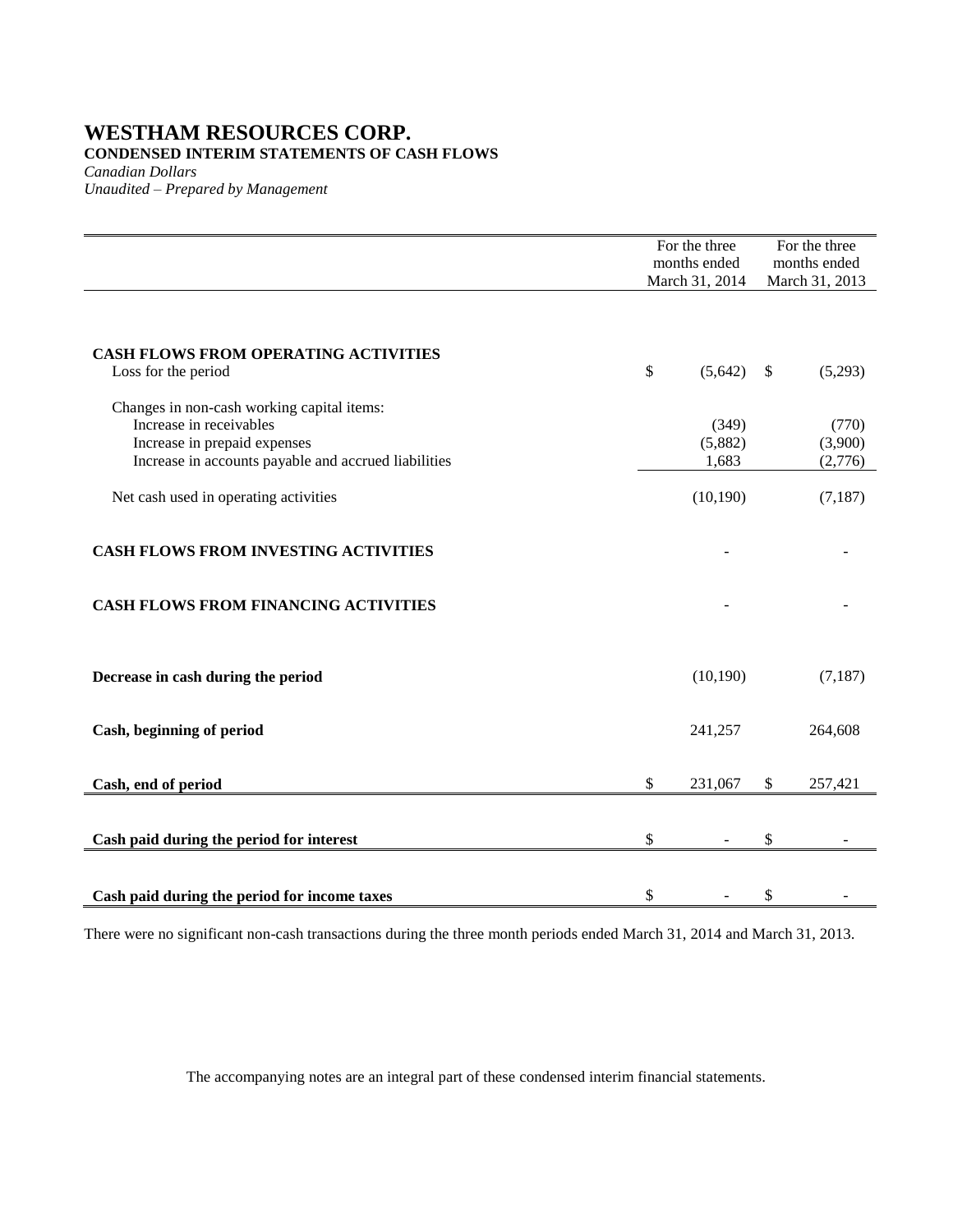NOTES TO THE CONDENSED INTERIM FINANCIAL STATEMENTS For the three month period ended March 31, 2014 *Canadian Dollars Unaudited – Prepared by Management*

#### **1. NATURE AND CONTINUANCE OF OPERATIONS**

Westham Resources Corp. (the "Company") is a Capital Pool Company as defined in the TSX Venture Exchange ("TSX-V") Policy 2.4. The Company's sole business is the identification and evaluation of assets or businesses with a view to completing a Qualifying Transaction (also defined in TSX-V Policy 2.4). The Company was incorporated on December 7, 2011 under the *British Columbia Business Corporations Act*.

The address of the Company's head office is Suite 1518 – 800 West Pender Street, Vancouver, BC V6C 2V6. The address of the Company's registered office is 1600 – 609 Granville Street, Vancouver, British Columbia, Canada V7Y 1C3.

These condensed interim financial statements have been prepared in accordance with International Financial Reporting Standards ("IFRS") with the assumption that the Company will be able to realize its assets and discharge its liabilities in the normal course of business rather than through a process of forced liquidation. The condensed interim financial statements do not include adjustments to amounts and classifications of assets and liabilities that might be necessary should the Company be unable to continue operations.

The Company has no source of revenue, has an accumulated deficit of \$65,247 at March 31, 2014, and expects to incur further losses. All of these factors cast significant doubt upon the Company's ability to continue as a going concern and, therefore suggest that the Company may be unable to realize its assets and discharge its liabilities in the normal course of business.

The Company's continuing operations are dependent upon its ability to identify, evaluate and negotiate an agreement to acquire an interest in a material asset or business within 24 months of listing on the TSX-V. The Company was listed on the TSX-V on September 24, 2012. Any acquisition or investment proposed by the Company will be subject to regulatory approval, and may or may not require additional financing. Although the Company has been successful in obtaining seed financing, there is no assurance that it will be able to obtain adequate financing in the future, or that such financing will be on terms that are advantageous to the Company.

#### **2. BASIS OF PREPARATION**

These condensed interim financial statements, including comparatives, have been prepared using accounting policies consistent with IFRS applicable to the preparation of interim financial statements, as issued by the International Accounting Standards Board and are consistent with interpretations made by the International Financial Reporting Interpretations Committee ("IFRIC") which were effective as of May 29, 2014, the date the Board of Directors authorized these financial statements for issuance. These condensed interim financial statements should be read in conjunction with the Company's audited annual financial statements for the period ended December 31, 2013.

The preparation of these condensed interim financial statements requires management to make certain estimates, judgments and assumptions that affect the reported amounts of assets and liabilities at the date of the condensed interim financial statements. Actual results could differ from these estimates. Critical estimates and judgments are discussed more fully in the Company's audited financial statements for the period ended December 31, 2013.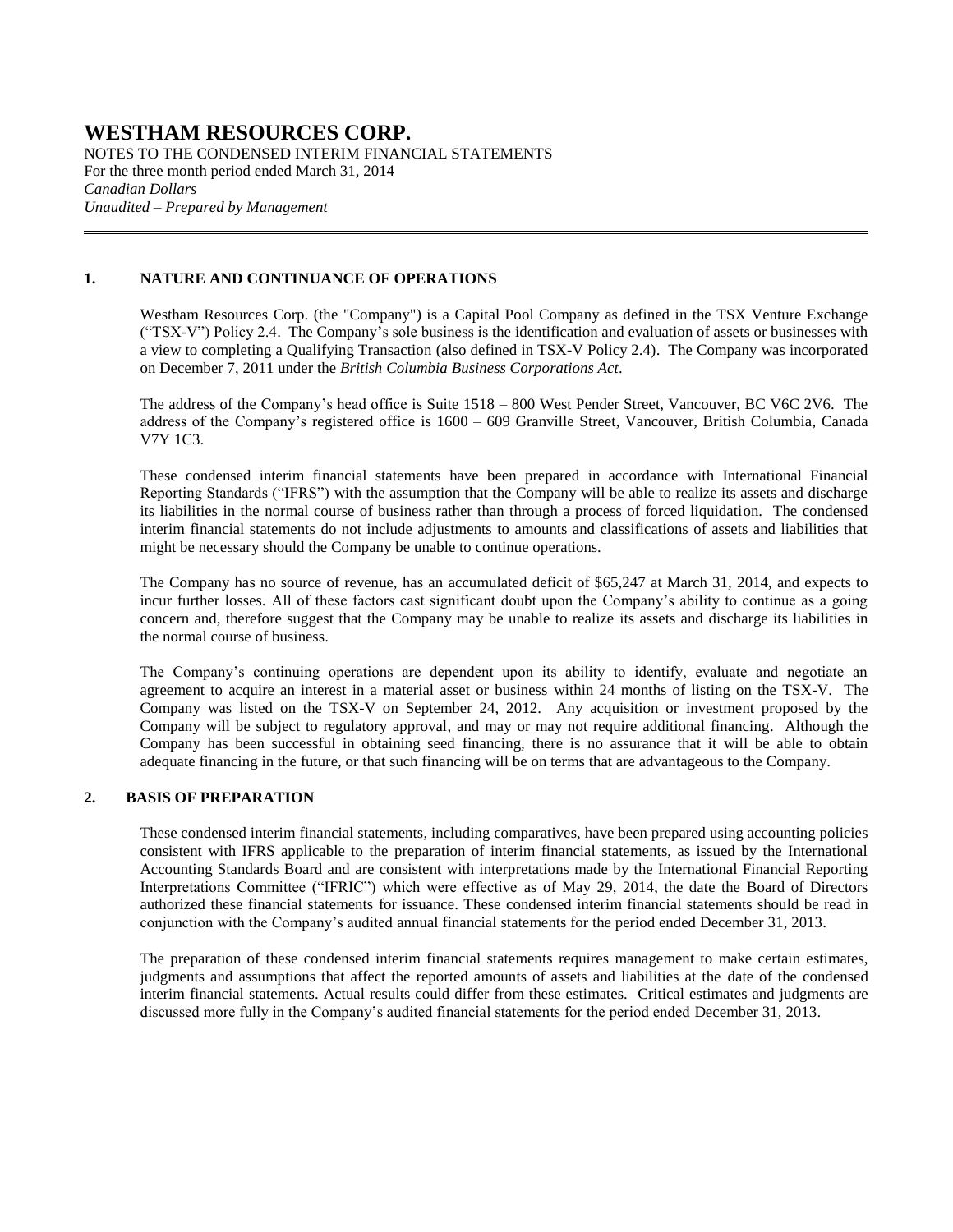NOTES TO THE CONDENSED INTERIM FINANCIAL STATEMENTS For the three month period ended March 31, 2014 *Canadian Dollars Unaudited – Prepared by Management*

#### **3. SIGNIFICANT ACCOUNTING POLICIES**

These condensed interim financial statements are expressed in Canadian dollars, the Company's functional and presentation currency, and have been prepared on a historical cost basis, except for financial instruments classified as financial instruments at fair value through profit and loss, which are stated at their fair value. In addition, these financial statements have been prepared using the accrual basis of accounting except for cash flow information. Accounting policies used in the preparation of these financial statements are consistent with those described in the Company's audited annual financial statements for the period ended December 31, 2013, except for the following item that reflects a change to IFRS:

*IAS 32, Financial Instruments: Presentation;* This standard has been amended to clarify requirements for offsetting financial assets and liabilities.

Adoption of the above amended accounting standard has had no material impact on the quarterly financial statements.

#### **Upcoming Changes in Accounting Standards**

- *IFRS 7, Financial Instruments: Disclosures* requires additional disclosures on transition from IAS 39 and IFRS 9, and will be effective for the Company's year ended December 31, 2015.
- *IFRS 9, Financial Instruments* introduces the new requirements for the classification, measurement and de-recognition of financial assets and financial liabilities. Specifically, *IFRS 9* requires all recognized financial assets that are within the scope of *IAS 39 Financial Instruments: Recognition and Measurement* to be subsequently measured at amortized cost or fair value, and will be effective for the Company's year ended December 31, 2018.

The Company is in the process of assessing the impact of the upcoming changes in accounting standards.

### **4. CAPITAL STOCK**

#### **Authorized**

Unlimited common shares with no par value and unlimited preferred shares with no par value.

#### **Issuances**

During the three month period ended March 31, 2014 no additional common shares were issued by the Company.

#### **Escrow**

As at March 31, 2014, the Company has 3,240,000 shares held in escrow. Under the escrow agreement, 10% of the escrowed Common Shares will be released from escrow on the issuance of the Final Exchange Bulletin following completion of the Qualifying Transaction (Note 1). Additional tranches of 15% will be released on each of the dates that are 6 months, 12 months, 18 months, 24 months, 30 months and 36 months following the initial release of 10%.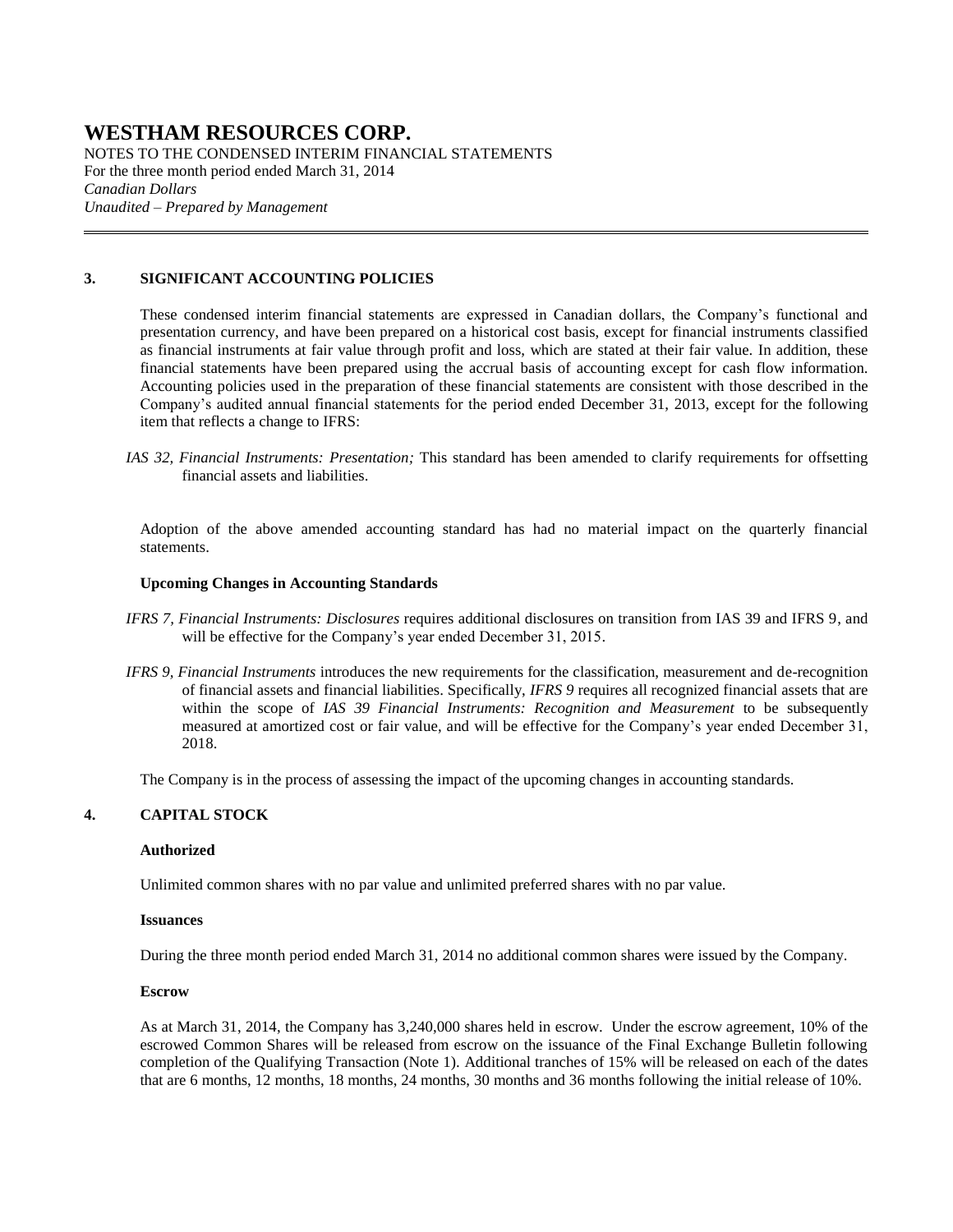NOTES TO THE CONDENSED INTERIM FINANCIAL STATEMENTS For the three month period ended March 31, 2014 *Canadian Dollars Unaudited – Prepared by Management*

### **4. CAPITAL STOCK (CONTINUED)**

#### **Stock options**

The Company has a stock option plan under which it is authorized to grant options to executive officers and directors, employees and consultants enabling them to acquire up to 10% of the issued and outstanding common stock of the Company. Under the plan, the exercise price of each option shall be determined by the directors but will in no event be less than the discount market price for the common shares. Stock options can be granted for a maximum term of 10 years and vest at the discretion of the board of directors.

No options have been granted as of March 31, 2014.

#### **Warrants**

There was no stock purchase warrant activity in 2013, nor in the 3 months ended March 31, 2014.

As at March 31, 2014, the outstanding share purchase warrants were as follows:

| <b>Expiry Date</b> | Exercise Price | Number of Warrants |
|--------------------|----------------|--------------------|
| September 24, 2014 | \$0.10         | 140,000            |

The fair value of the warrants issued September 24, 2012 was calculated using the Black-Scholes Option Pricing Model, based on the following weighted average assumptions:

|                                        | September 24, 2012 |
|----------------------------------------|--------------------|
| Average risk-free interest rate        | 1.125%             |
| Expected dividend yield                | $0.000\%$          |
| Expected stock price volatility        | 62.5%              |
| Average expected warrant life in years | 2.0 years          |

Option and warrant pricing models require the input of highly subjective assumptions including the expected price volatility and expected life. Changes in the subjective input assumptions can materially affect the fair value estimate, and therefore the existing models do not necessarily provide a reliable single measure of the fair value of the Company's warrants at the date of grant.